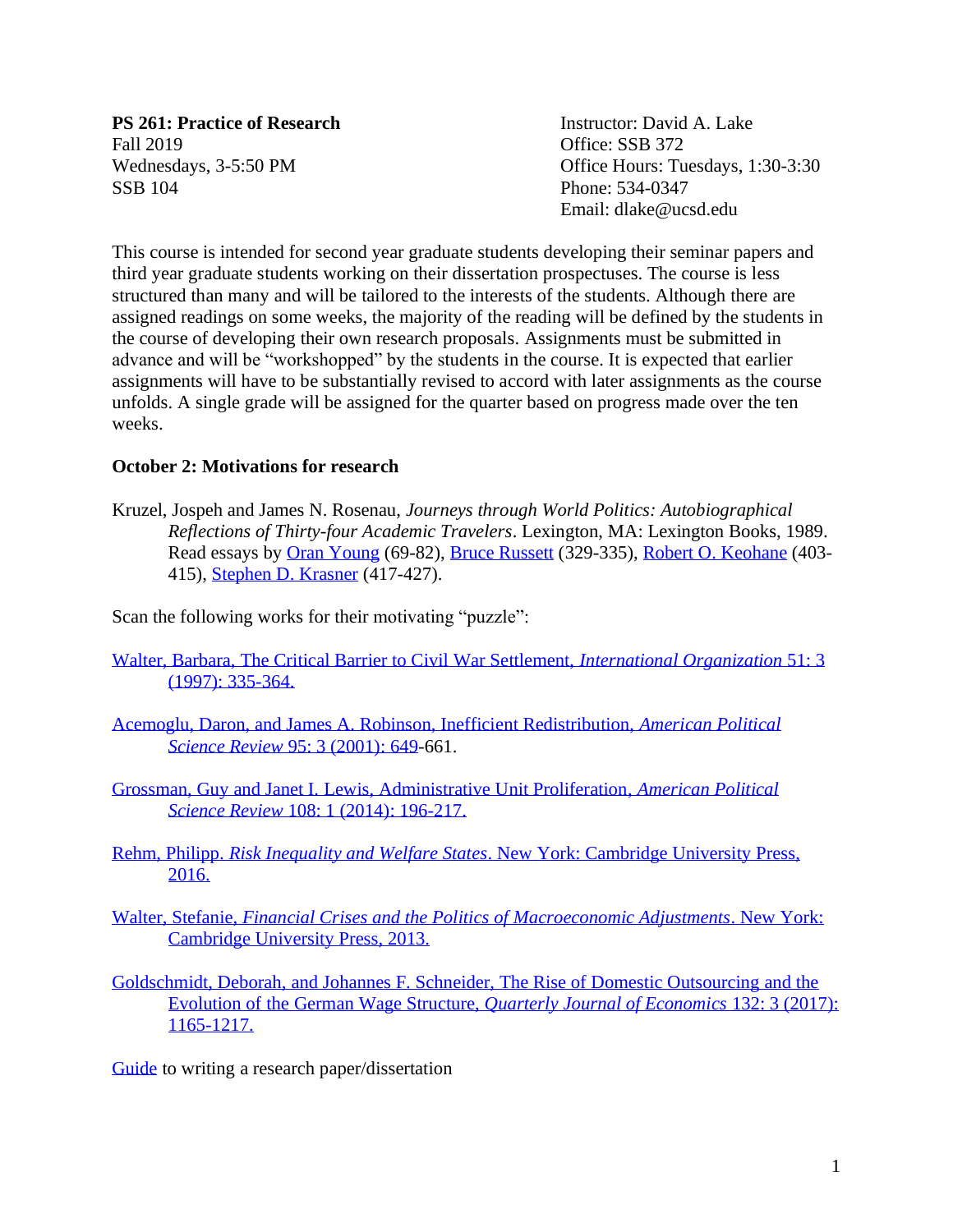## **October 9: Puzzles (continued) and the DV**

- Lake, David A. *Hierarchy in International Relations*[. Ithaca, NY: Cornell University Press,](https://ebookcentral.proquest.com/lib/ucsd/detail.action?docID=3137946)  [2009, Chapter 3 \(pp.51-59\).](https://ebookcentral.proquest.com/lib/ucsd/detail.action?docID=3137946)
- [Abbott, Kenneth W., et al., The Concept of Legalization,](https://www.jstor.org/stable/2601339?seq=1#metadata_info_tab_contents) *International Organization*. 54:3 [\(2000\): 401-419.](https://www.jstor.org/stable/2601339?seq=1#metadata_info_tab_contents)
- [Koremenos, Barbara, Charles Lipson, and Duncan Snidal, The Rational Design of International](https://www.jstor.org/stable/3078615?seq=3#metadata_info_tab_contents)  Institutions, *[International Organization](https://www.jstor.org/stable/3078615?seq=3#metadata_info_tab_contents)*, 55:4 (2001): 761-799.
- [Fortna, Virginia Page, Scraps of Paper? Agreements and the Durability of Peace,](https://www.cambridge.org/core/journals/international-organization/article/scraps-of-paper-agreements-and-the-durability-of-peace/70A924CC6B4785C30BADF415244FFA1F) *International Organization*, [57:2 \(2003\): 337-372.](https://www.cambridge.org/core/journals/international-organization/article/scraps-of-paper-agreements-and-the-durability-of-peace/70A924CC6B4785C30BADF415244FFA1F)
- [Kinne, Brandon J. Defense Cooperation Agreements and the Emergence](https://www.cambridge.org/core/journals/international-organization/article/defense-cooperation-agreements-and-the-emergence-of-a-global-security-network/76662383DB9CA3D26BE4FA883E5C95A2) of a Global Security Network, *[International Organization](https://www.cambridge.org/core/journals/international-organization/article/defense-cooperation-agreements-and-the-emergence-of-a-global-security-network/76662383DB9CA3D26BE4FA883E5C95A2)* 72: 4 (2018): 799-837.

## **October 16: One-on-one meetings on DV (no class)**

Paragraph due October 13 Will schedule individual meetings on Oct. 15 and 16

## **October 23: Presentations on DV**

Up to 5 pages, due October 21. These memos will be circulated to the class. Everyone should read all the memos prior to the meeting.

## **October 30: Theory and the IV**

[Marks, Michael P. Metaphors in International Relations Theory. New York: Palgrave McMillan,](https://link.springer.com/book/10.1007%2F978-3-319-71201-7)  [2011.](https://link.springer.com/book/10.1007%2F978-3-319-71201-7) Read Chapter 1-4 and one or more of 5-8 according to interest.

Scan the following works for their central theoretical idea, "metaphor," or "analogy":

McCubbins, Mathew D. [and Thomas Schwartz, Congressional Oversight Overlooked: Police](https://www.jstor.org/stable/2110792?seq=1#metadata_info_tab_contents)  Patrols versus Fire Alarms, *[American Journal of Political Science](https://www.jstor.org/stable/2110792?seq=1#metadata_info_tab_contents)* 28: 1(1984): 165-179.

[Keohane, Robert O., The Demand for International Regimes,](https://www.jstor.org/stable/2706525?seq=1#metadata_info_tab_contents) *International Organization* 36: 2 [\(1982\): 325-355.](https://www.jstor.org/stable/2706525?seq=1#metadata_info_tab_contents)

[Emily A. Sellars, Emigration and Collective Action,](https://www.journals.uchicago.edu/doi/abs/10.1086/704697?mobileUi=0) *Journal of Politics* (forthcoming).

[Skarbek, David, Governance and Prison Gangs,](https://www.cambridge.org/core/services/aop-cambridge-core/content/view/3CF8FD3BC0BBE774F94F850B5D8311A9/S0003055411000335a.pdf/governance_and_prison_gangs.pdf) *American Political Science Review* 105: 4 [\(2011\): 702-716.](https://www.cambridge.org/core/services/aop-cambridge-core/content/view/3CF8FD3BC0BBE774F94F850B5D8311A9/S0003055411000335a.pdf/governance_and_prison_gangs.pdf)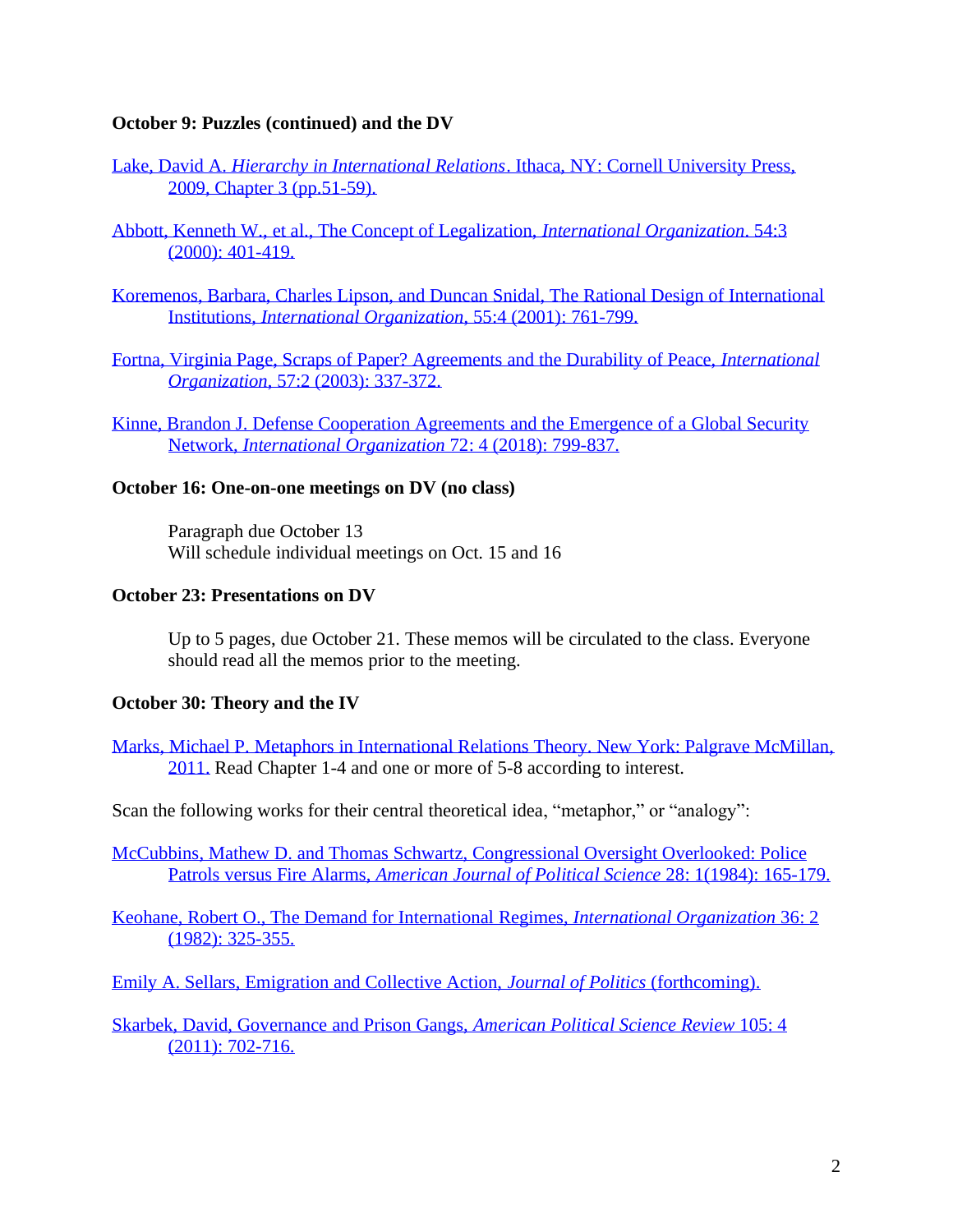[Fearon, James D. Rationalist Explanations for War,](https://www.jstor.org/stable/2706903?seq=1#metadata_info_tab_contents) *International Organization* 49: 3 (1995): [379-414.](https://www.jstor.org/stable/2706903?seq=1#metadata_info_tab_contents)

# [Berman, Eli, et al., Principals, Agents, and Indirect Foreign Policies, in Berman and Lake, eds.,](https://www.jstor.org/stable/10.7591/j.ctvvndp0.5?refreqid=excelsior%3A91fce4ab6a5ac32cc5462344ad917bcd&seq=1#metadata_info_tab_contents)  *[Proxy Wars: Suppressing Violence through Local Agents](https://www.jstor.org/stable/10.7591/j.ctvvndp0.5?refreqid=excelsior%3A91fce4ab6a5ac32cc5462344ad917bcd&seq=1#metadata_info_tab_contents)*. Ithaca, NY: Cornell University [Press, 2019: 1-27.](https://www.jstor.org/stable/10.7591/j.ctvvndp0.5?refreqid=excelsior%3A91fce4ab6a5ac32cc5462344ad917bcd&seq=1#metadata_info_tab_contents)

[Acemoglu, Daron, James A. Robinson, and Thierry Verdier, Asymmetric Growth and](https://www.journals.uchicago.edu/doi/10.1086/693038?mobileUi=0)  [Institutions in an Interdependent World,](https://www.journals.uchicago.edu/doi/10.1086/693038?mobileUi=0) *Journal of Political Economy* 125: 5 (2017): [1245-1305.](https://www.journals.uchicago.edu/doi/10.1086/693038?mobileUi=0)

[Fourcade, Marion, and Kieran Healy, Seeing Like a Market,](https://kieranhealy.org/files/papers/slam-2.pdf) *Socio-Economic Review* 15: 1 [\(2017\): 9-29.](https://kieranhealy.org/files/papers/slam-2.pdf)

#### **November 6: One-on-one meetings on IV (no class)**

Paragraph due November 4 Will schedule individual meetings on Nov. 5 and 6

#### **November 13: Presentations on IV**

Up to 5 pages, due November 11. These memos will be circulated to the class. Everyone should read all the memos prior to the meeting.

## **November 20: Construct validity**

- [Lee, Melissa M., and Nan Zhang, Legibility and the Informational Foundations of State](https://www.journals.uchicago.edu/doi/pdfplus/10.1086/688053)  Capacity, *Journal of Politics* [79: 1 \(2017\): 118-132.](https://www.journals.uchicago.edu/doi/pdfplus/10.1086/688053)
- [Fariss, Christopher J. Respect for Human Rights has Improved Over Time: Modeling the](http://cfariss.com/documents/Fariss2014APSR.pdf)  [Changing Standard of Accountability,](http://cfariss.com/documents/Fariss2014APSR.pdf) *American Political Science Review* 108:2: 297- [318.](http://cfariss.com/documents/Fariss2014APSR.pdf)
- [Mitts, Tamar, From Isolation to Radicalization: Anti-Muslim Hostility and Support for ISIS in](https://www.cambridge.org/core/journals/american-political-science-review/article/from-isolation-to-radicalization-antimuslim-hostility-and-support-for-isis-in-the-west/C11A754C706DB9F9CAD86D1486A9B97A)  the West, *[American Political Science Review](https://www.cambridge.org/core/journals/american-political-science-review/article/from-isolation-to-radicalization-antimuslim-hostility-and-support-for-isis-in-the-west/C11A754C706DB9F9CAD86D1486A9B97A)* 113: 1 (2019): 173-194.
- Lake, David A. *Hierarchy in International Relations*[. Ithaca, NY: Cornell University Press,](https://ebookcentral.proquest.com/lib/ucsd/detail.action?docID=3137946)  [2009, Chapter 3 \(pp.63-92\).](https://ebookcentral.proquest.com/lib/ucsd/detail.action?docID=3137946)

[The Political Economist, 15:1 \(2019\).](https://docs.google.com/viewer?a=v&pid=sites&srcid=dW1pY2guZWR1fHBvbGl0aWNhbC1lY29ub21pc3QtbmV3c2xldHRlcnxneDo1OTU5YzUyNTVmNzAxZTEx) Issue on remote sensing, pp.4-14.

[Allee, Todd, and Andrew Lugg, Who Wrote the Rules for the Trans-Pacific Partnership?](https://journals.sagepub.com/doi/pdf/10.1177/2053168016658919)  *[Research & Politics](https://journals.sagepub.com/doi/pdf/10.1177/2053168016658919)* (2016): 1-9.